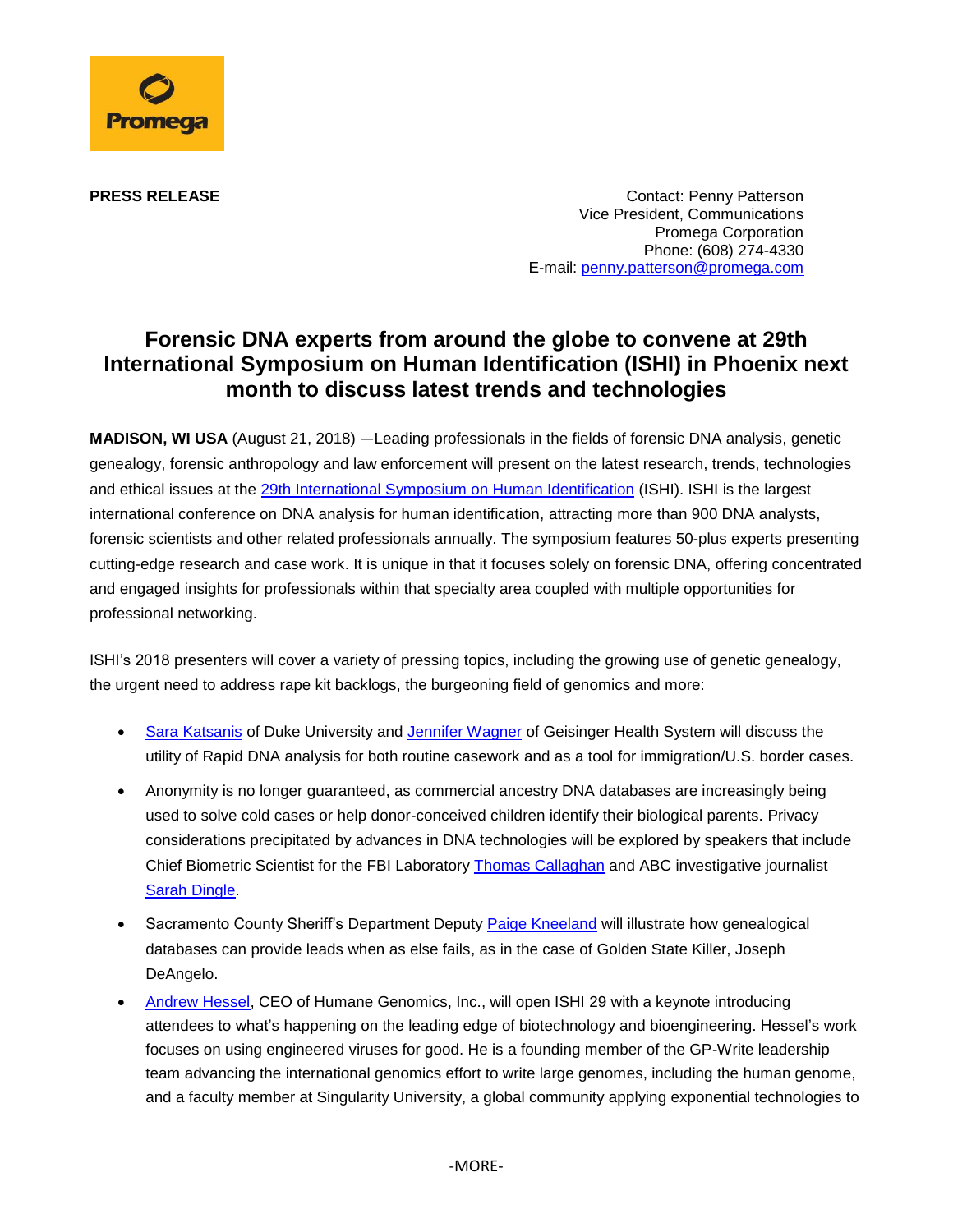solving the world's largest challenges. For a comprehensive list of presenters as they are confirmed, visit [http://ishinews.com/speakers/.](http://ishinews.com/speakers/)

The 2018 symposium will be held September 24–27, 2018, at the Phoenix Convention Center in Phoenix, Arizona. During the three-day general session, experts in forensic DNA practices and scientists devoted to improving forensic technology will present talks covering:

- Rapid DNA analysis and searching of CODIS
- Undoing wrongful convictions through probabilistic genotyping
- The use genetic genealogy to solve cold cases
- Addressing rape kit backlogs
- Updates from the Department of Justice, Federal Bureau of Investigation and National Institutes of Standards and Technology

ISHI 28 also features optional small group [workshops,](https://www.ishinews.com/agenda/) including:

- Building Mental Strength for Career Sustainability
- Root Cause Analysis in Forensic Laboratories in Principle and in Practice
- The Future is Now for MPS mtDNA Analysis
- Systems Thinking and DNA Mixtures: Dynamic Models, Optimization, Validation and Inference
- High-Impact Leadership Workshop for Forensic Laboratory Professionals
- NIJ's DNA Capacity and Efficiency Programs: Updates, Grant Management, and Performance Measures
- AABB Accreditation and HITA (Human Identity Trade Association) Workshops

Industry experts from the FBI (including the CODIS Unit), the National Institute of Standards and Technology (NIST), the National Institute of Justice (NIJ), top research universities, public and private forensic labs, expert DNA witnesses, and various state forensic science bureaus, police departments and state attorneys' offices will be represented. A complete list of [workshops,](https://www.ishinews.com/agenda/) [speaker biographies,](https://www.ishinews.com/speakers/) the [ISHI blog](https://www.ishinews.com/news-press/blog/) and continuing program updates are available at the symposium website: [www.ishinews.com.](http://www.ishinews.com/)

This symposium for forensic experts and suppliers is offered through Promega Corporation, a leader in providing innovative solutions and technical support to the life sciences industry. Promega Corporation has provided products for DNA-based human identification for over 25 years. The company's 3,500 products enable scientists worldwide to advance their knowledge in genomics, proteomics, cellular analysis, drug discovery and human identification. Founded in 1978, the company is headquartered in Madison, WI, USA, with branches in 16 countries and over 50 global distributors. For more information about Promega, visit [www.promega.com.](http://www.promega.com/)

2

# # #